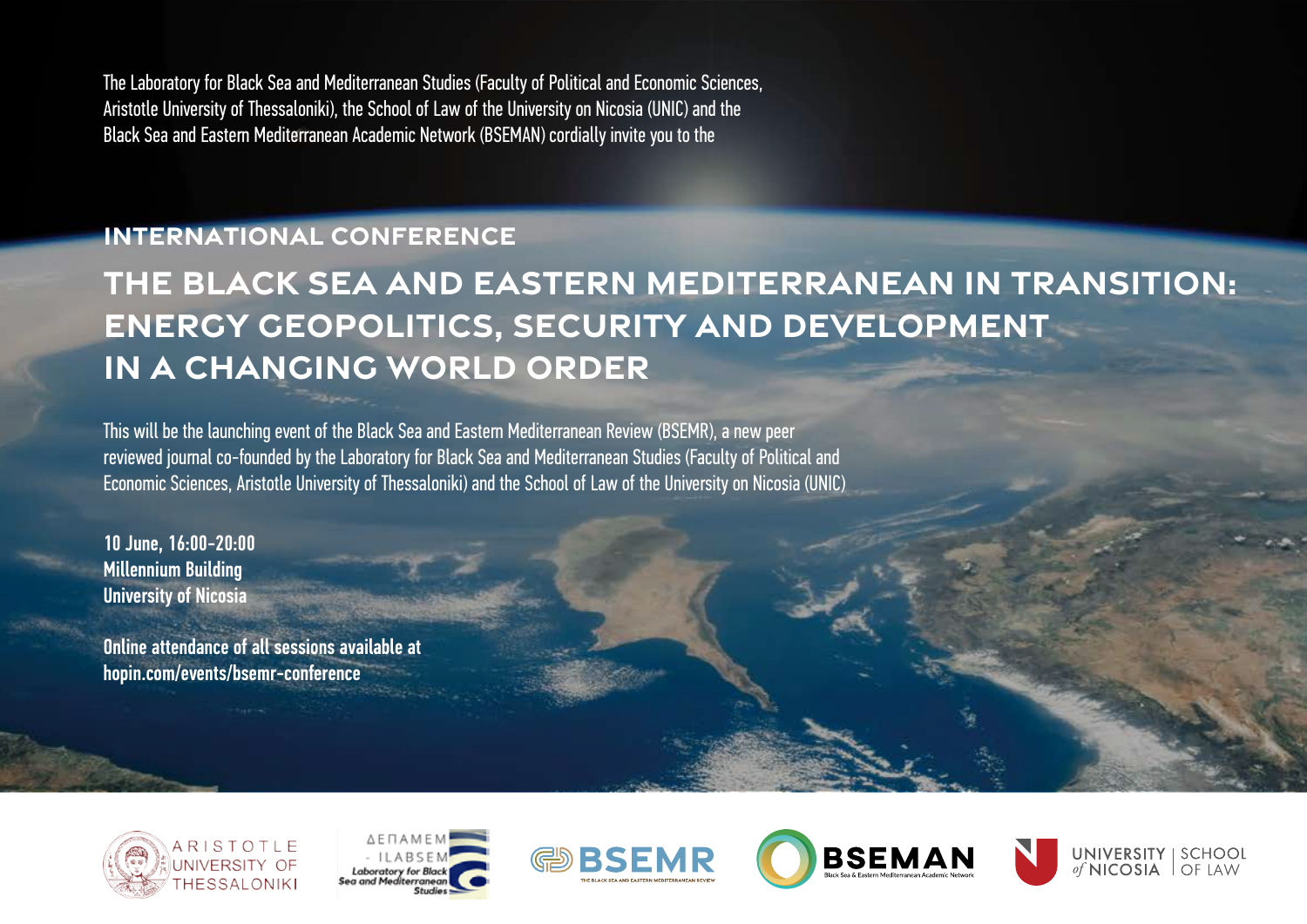| <b>PART I</b>   | <b>Opening Session (plenary)   Grey Amphitheater</b>                                                                                 |
|-----------------|--------------------------------------------------------------------------------------------------------------------------------------|
| $16:00 - 16:25$ | <b>Welcome Addresses by the Organizers</b>                                                                                           |
|                 | Chair                                                                                                                                |
|                 | <b>Prof. Philippos Pouyioutas</b> (University of Nicosia, Rector)                                                                    |
|                 | Prof. Grigoris Zarotiadis (Aristotle University of Thessaloniki, Dean, Faculty of Economics and Political Sciences, Head of ILABSEM) |
|                 | Dr Christina Ioannou (University of Nicosia, Associate Dean, School of Law)                                                          |
|                 | <b>BSEMR</b> (on behalf of the Editorial Team)                                                                                       |
| $16:25 - 16:45$ | <b>Keynote Address</b>                                                                                                               |

16:45-17:00 Coffee break

## PART II Parallel Sessions 17:00-19:00 Session I: Energy, Security and Geopolitics Grey Amphitheater Session II: Governance and Innovation in the BSEM Yellow Amphitheater Session III: Politics, Culture and Ideology Red Amphitheater Session IV: Sustainable Development in the BSEM Turquoise Amphitheater Chair: Dr Andreas Karyos (University of Nicosia) • The Everyday Construction of Regional Security: A Comparative Study of Small States' (in)Security in the Baltic Sea and the Eastern Mediterranean (Petros Petrikkos, University of Nicosia) • Data Manipulation and Weaponization (Themis Tzimas, Aristotle University of Thessaloniki) • Eastern Mediterranean and Black Sea Region: Two Alternative Routes for China's Belt and Road Initiative (Eleni Georgiou, University of Nicosia)- • The European Green Deal and Climate Change in the Mediterranean: Towards a Just Transition or Regional Insecurity? (Odysseas Christou, University of Nicosia) • The Role of Energy in the Strengthening of Turkey-Russia Relations, 2016-2021 Chair: Prof. Theodore Chadjipadelis (Aristotle University of Thessaloniki) • The Influence of Environmental Taxes on the Population's Exposure to Pollution in Bulgaria, Cyprus, Greece and Romania (Stefan-Constantin Radu, Romanian Academy) • The Role of Universities on Regional Innovation: Does Quality Matter? (Kleoniki Kalapouti & Nicos C. Varsakelis, Aristotle University of Thessaloniki) • COVID-19 Pandemic: A Methodological Model for the Analysis of Government's Preventive Measures and Health Data Records (Theodore Chadjipadelis, Aristotle University of Thessaloniki) • Governance Gaps in Environmental Protection for the Black Sea and Eastern Mediterranean Region (Alexandra R. Harrington, Lancaster University) Chair: Dr Yiannos Katsourides (University of Nicosia) • The Roots of Turkish Conduct (Theodoros Tsakiris, University of Nicosia) • The Turkish-Russian Conflictual Cooperation (Nicolaos Stelgias, Independent Researcher) • Inter-Orthodox Relations as a Political Argument: On the Occasion of the Invasion in Ukraine (Ioannis Kastanas, University of Nicosia) • The War beyond the War: The Use of Propaganda in Social Media in the 2022 Russo-Ukrainian Conflict (Alexandros Moutzourides, Aristotle University of Thessaloniki) • Perceptions of State Power in Small States: The Case of Cyprus (Michalis Kontos, University of Nicosia) Chair: Prof. Grigoris Zarotiadis (Aristotle University of Thessaloniki) • Sustainable Development of Territories in a Changing World Order: Russian South Practice and Trends (Karina E. Mekhantseva & Tatyana S. Artamonova, Rostov State University of Economics) • Black Sea and the Eastern Mediterranean Approach on Sustainable Development (Elena-Iulia Chita & Silvia Dumitrescu-Popa, The Bucharest University of Economic Studies) • The Prospect Development of the Agricultural Land Market in Ukraine (Alyona Klochko, Sumy National Agrarian University) • Spatial Transformation of Revealed Comparative Advantage: Applied in Black Sea and Eastern Mediterranean Economies (Grigoris Zarotiadis, Aristotle, University of Thessaloniki)

(Yiannis Chouvardas, University of Nicosia)

• The EU's Southern Gas Corridor Strategy in the Eastern Mediterranean after the second Russian-Ukrainian War (Theodoros Tsakiris, University of Nicosia)

Mr. Ioannis Kassoulides (Republic of Cyprus, Minister of Foreign Affairs)

PART III Closing remarks (plenary) | Grey Amphitheater

19:00-19:40 Dr Andreas Karyos (Session I main points)

Prof. Theodore Hatzipantelis (Session II main points)

Dr Yiannos Katsourides (Session III main points)

**Prof Grigoris Zarotiadis (Session IV main points)** 

19:40-20:00 Discussion